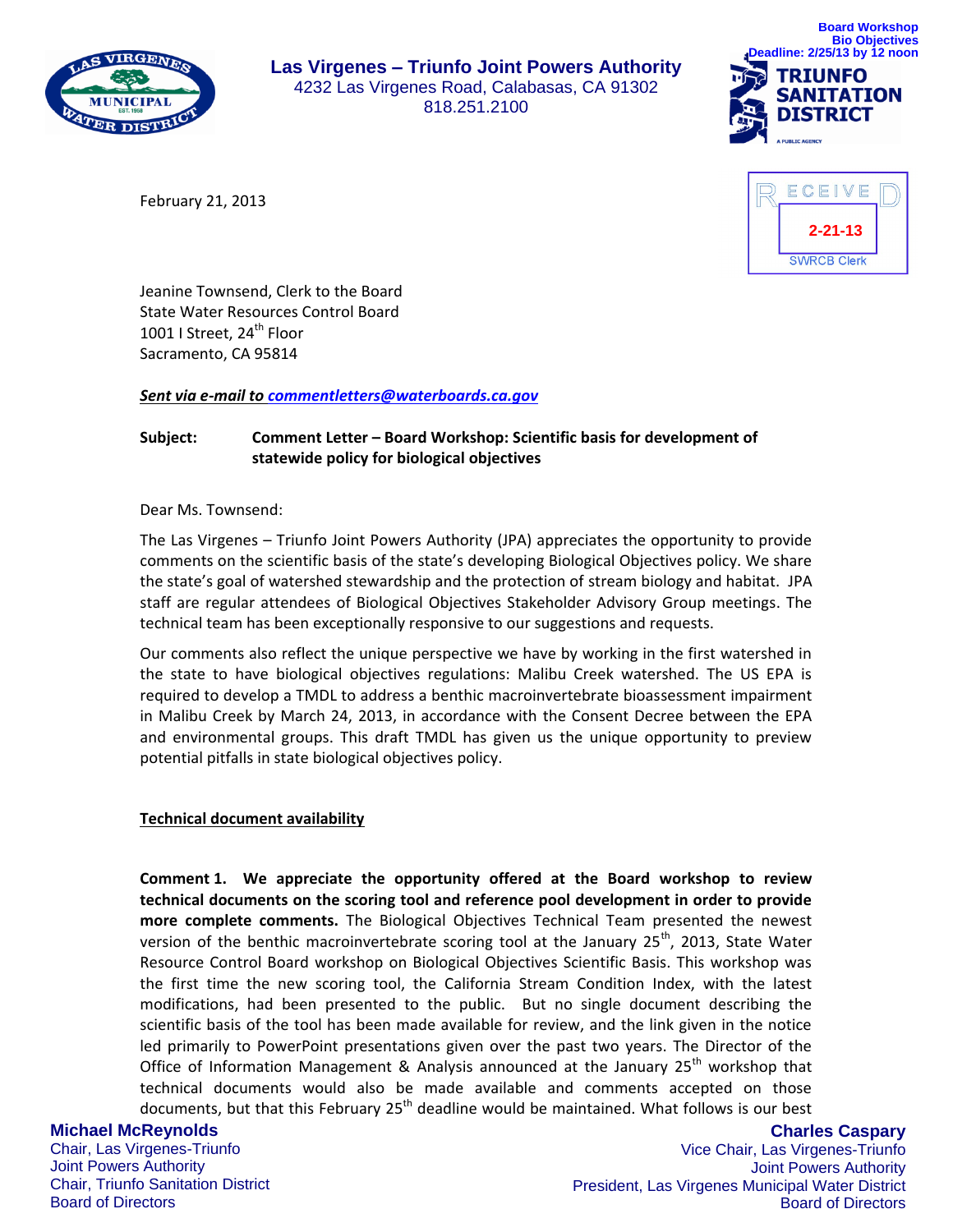attempt to comment on the scientific basis of the State's Biological Objectives policy without having those technical documents.

### **Reference pool and model development**

 $\overline{a}$ 

The following comments are based on stakeholder advisory committee meeting presentations and a draft manuscript on reference pool development (dated 3/10/2012) that was circulated to the Biological Objectives stakeholder groups for input. According to the draft reference manuscript, the ability to determine the biological expectation of a test site depends on knowing the biological state at a site with similar natural environmental characteristics, but with low levels of human disturbance. A full range of environmental gradients is needed in order to generate biological expectation for all or most sites being assessed.

**Comment 2. Three reference site selection thresholds referred to as "kill switches" (Table 4, draft reference manuscript) should be removed as they eliminate potential reference sites representative of the full range of water quality conditions in areas with exposures of enriched marine phosphatic shales.** There are two sets of screening measures used to differentiate reference from non-reference sites, the first being GIS-based measures of anthropogenic alteration in the upstream area, and the second being "kill switches." The "kill switches" were added to "to exclude sites that passed primary screens yet still showed some indication of stress" (draft reference manuscript). These "kill switches" are 3,000 µg/L (3.0 mg/L) total nitrogen, 500  $\mu$ g/L (0.5 mg/L) total phosphorus, and conductivity within 99% of prediction interval, but no higher than 2,000 µS/cm. The draft says these kill switches were intentionally set high since they can be "naturally high in certain geological settings and do not necessarily indicate human disturbance." This is a phenomenon we have observed in streams in the undeveloped, Monterey/Modelo Formation<sup>1</sup>-dominated headwaters of Malibu Creek watershed, which exceed phosphorus and conductivity kill switches that were "intentionally set high." At undeveloped headwater sites, specific conductivity measurements range from 1,388 to 5,087  $\mu$ S/cm, with a median of 3,531  $\mu$ S/cm (N= 151) and would be eliminated as potential reference by the kill switch. At least one site would be eliminated by the phosphorus kill switch. The developed downstream portions of these tributary streams are all listed for benthic macroinvertebrate bioassessments with TMDLs scheduled for 2021, so the state will need to be prepared to assess and regulate them properly, which will require having appropriate reference sites with values higher than the kill switches allow.

The state should not dismiss the extremes found in Malibu Creek watershed as an exception that can be ignored. The Monterey and Modelo Formations combined constitute 6.5% of the 5,000 sq km area included in the USGS Preliminary Geologic Map of the Los Angeles 30' x 60' Quadrangle, and outcrops occur as far south as Newport Bay (where they cause exceedances of selenium objectives) and as far north as the Eel River area and throughout the central Coast

 $1$  The Monterey Formation is a Miocene marine shale that is California's primary petroleum source rock. The Modelo Formation is a subunit of the Monterey Formation formed in a unique depositional environment. For reference, see pages 11, 12 and 220 of Isaacs, C. M. and J. Rullkötter (eds.). 2001. *The Monterey Formation: From Rocks to Molecules*. New York: Columbia University Press. xxv-553 pp.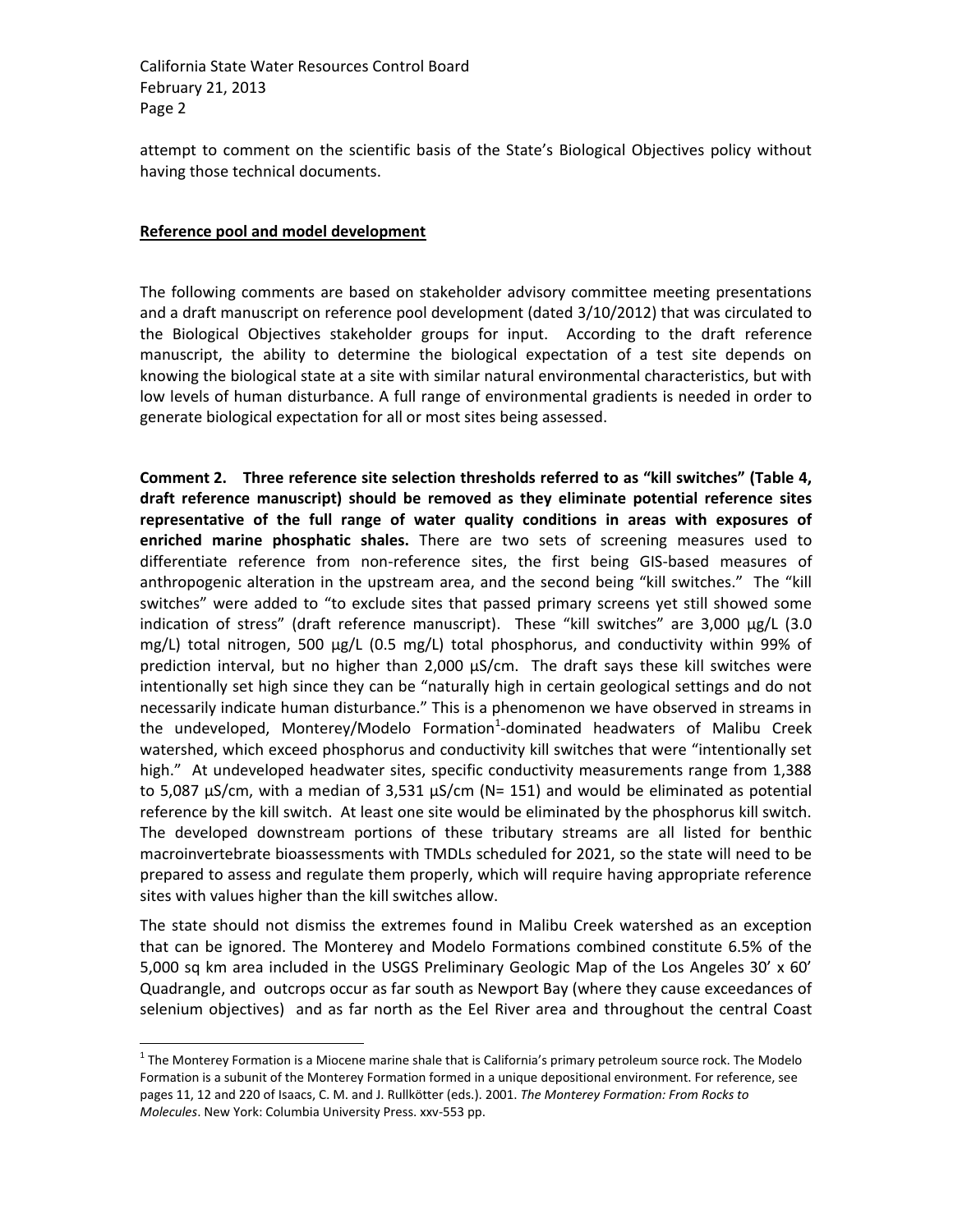Range. If these extremes in water quality deriving from the Monterey Formation are found in Malibu Creek watershed, then it is likely that similar water quality can be found elsewhere in the state. We also expect that other Miocene marine formations, and especially other oil-source formations (Puente, Sisquoc, etc.), will produce similar water quality. The draft reference manuscript section on threshold sensitivity indicated that 15% of the South Coast Xeric sites failed fewer than five metrics. We are interested in understanding how many of the 15% fail primarily because of two "kill switch" thresholds that we have found can be exceeded naturally. Because petroleum source rock is capable of high nitrogen concentrations, removal of the total nitrogen "kill switch" should be considered, as well.

**Comment 3. We would like more detailed information on the geologic variables used in the predictive portion of the predictive MMI.** At the October 17<sup>th</sup> 2012 Stakeholder Advisory Group meeting, the working draft of the new California Stream Condition Index (CSCI) scoring tool was introduced. The CSCI is composed of a measure of species loss (O/E) and a predictive multi metric index (pMMI). We would like to have the opportunity to review a detailed document on this new tool. Those who have attended meetings were able to view presentations and had opportunities to ask questions about the O/E portion of the score, but the pMMI is a new concept that needs more explanation. For example, the pMMI "creates models that adjust metric values to account for major natural sources of metric variation." The GIS-based gradients that were found to be the most influential on metric results included many standard geographic variables (latitude, elevation, precipitation, etc.), but also included many which were unfamiliar (MgO\_Mean, Sulfur\_Mean, SumAve\_Phos, etc.), some of which are potentially related to watershed geology. Because geology is so influential on water quality in Malibu Creek, we would like to see detailed explanations of each of these. How are they derived and what are they based on? The draft reference manuscript based geologic influence on broad geologic categories, such as Cenozoic sediments. We commented on that draft by saying that Cenozoic marine sediments will be more influential than terrestrial sediments, and that Miocene marine sediments will be more influential than earlier epochs because of increased ocean upwelling during that period. We also do not know if these chemical predictors are based on geologic terrain at a point, or within the 1 km, 5 km, or watershed polygons described in the reference manuscript. We recommend these chemical predictors be based on more refined geologic categories and on the entire upstream watershed. We look forward to the opportunity to review a detailed technical document on this topic.

**Comment 4. Because the extremes in natural gradient could easily be missed with a probabilistic sampling approach, the state should consider targeted sampling in reference areas known to represent those extremes.** For example, targeted sampling of areas with naturally elevated TP, TN and conductivity should be done to establish biological reference condition in areas like Malibu Creek watershed where those water quality parameters are extremely high. Targeted sampling would improve reference pool representation of natural gradients in water quality in terrain with enriched shales and other sources of extremes in natural variation. We know the technical team is looking at reference site gaps in natural gradient multivariate plots and looked for potential reference sites to fill those gaps. The scientific team tested the sensitivity of reference criteria with minor adjustments and found that those minor adjustments did not result in big changes in the number of reference sites per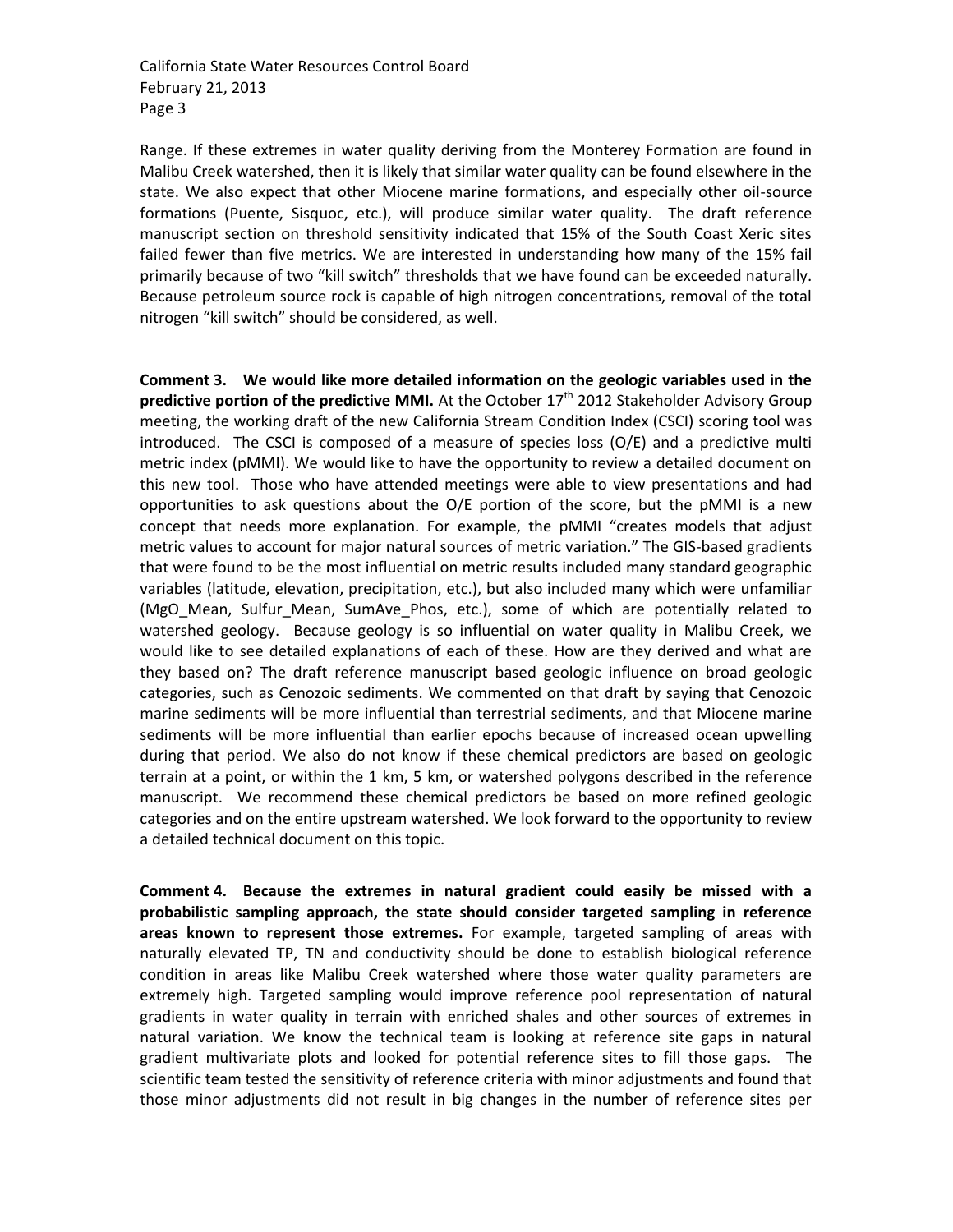region. However, we wonder if adjustment of reference criteria for underrepresented extremes in natural gradient might significantly increase the number of reference sites for those extremes. This should be considered, especially for those anthropogenic stressors that differed little in  $R^2$  values between the reference sites and all sites, such as conductivity, as shown in the heatmap of biological integrity shared at the January 12, 2012 Stakeholder Advisory Group meeting.

**Comment 5. The reference pool should include high conductivity Miocene marine shale sites including sites influenced by the Monterey-Modelo Formation.** Average conductivity at sites in the undeveloped Monterey-Modelo Formation-dominated headwaters of Malibu Creek watershed ranges from 1,859 to 4,082 µS/cm. Average conductivity at developed sites in the these tributaries range from 2,309 to 3,802  $\mu$ S/cm with obvious downstream dilution. Conductivity is clearly naturally elevated. The developed portions of these northern tributaries are on the current 303(d) list for benthic macroinvertebrate bioassessment impairments. The State will need to be ready to assess these tributaries, but the current reference pool does not include sites with such high conductivity. We have been told that bioassessment sites in the undeveloped northern headwaters of Malibu Creek watershed may not qualify as reference according to the primary GIS screening measures used for Biological Objectives. The state should either allow for further relaxation of the GIS screening measures, or should conduct targeted sampling to find sites with comparable conductivity, in order to be able to properly assess whether Malibu Creek tributary streams are, in fact, impaired and to what degree. The future TMDLs should use benthic macroinvertebrate impairment thresholds specific to the conditions in Malibu Creek watershed, including the influences on water quality from the Monterey/Modelo Formation and other local geologic terrain.

**Comment 6. Reference sites should include low gradient sites in the south coast xeric region.**  One problem with the southern California IBI was that it had not been validated for use at low gradient stream sites because of the paucity of low gradient reference sites in the region. The state should either allow for further relaxation of the GIS screening measures, or should conduct targeted sampling to find sites with comparably low gradient to non-reference sites.

**Comment 7. The CSCI should be assessed for response to invasive benthic macroinvertebrate species and adjusted if necessary.** The US EPA draft Malibu Creek macroinvertebrate TMDL found that a site where the invasive New Zealand mudsnail constituted 80% of the benthic macroinvertebrate population in one year attained the same score as it had in a prior year when the invasive species represented only 3% of the benthic invertebrate population. The CSCI should be tested to ensure it is capable of distinguishing such a dramatic shift in species composition.

**Comment 8. The reference model should be regularly updated as sites are added to the reference pool.** There has been some, but very little, discussion at Stakeholder Advisory Groups on the future of the reference model as the reference pool is expanded. It has been suggested that as new sites are assessed, those sites that qualify as reference should be added to the reference pool. We approve of this, since by adding sites, the chances of adding reference sites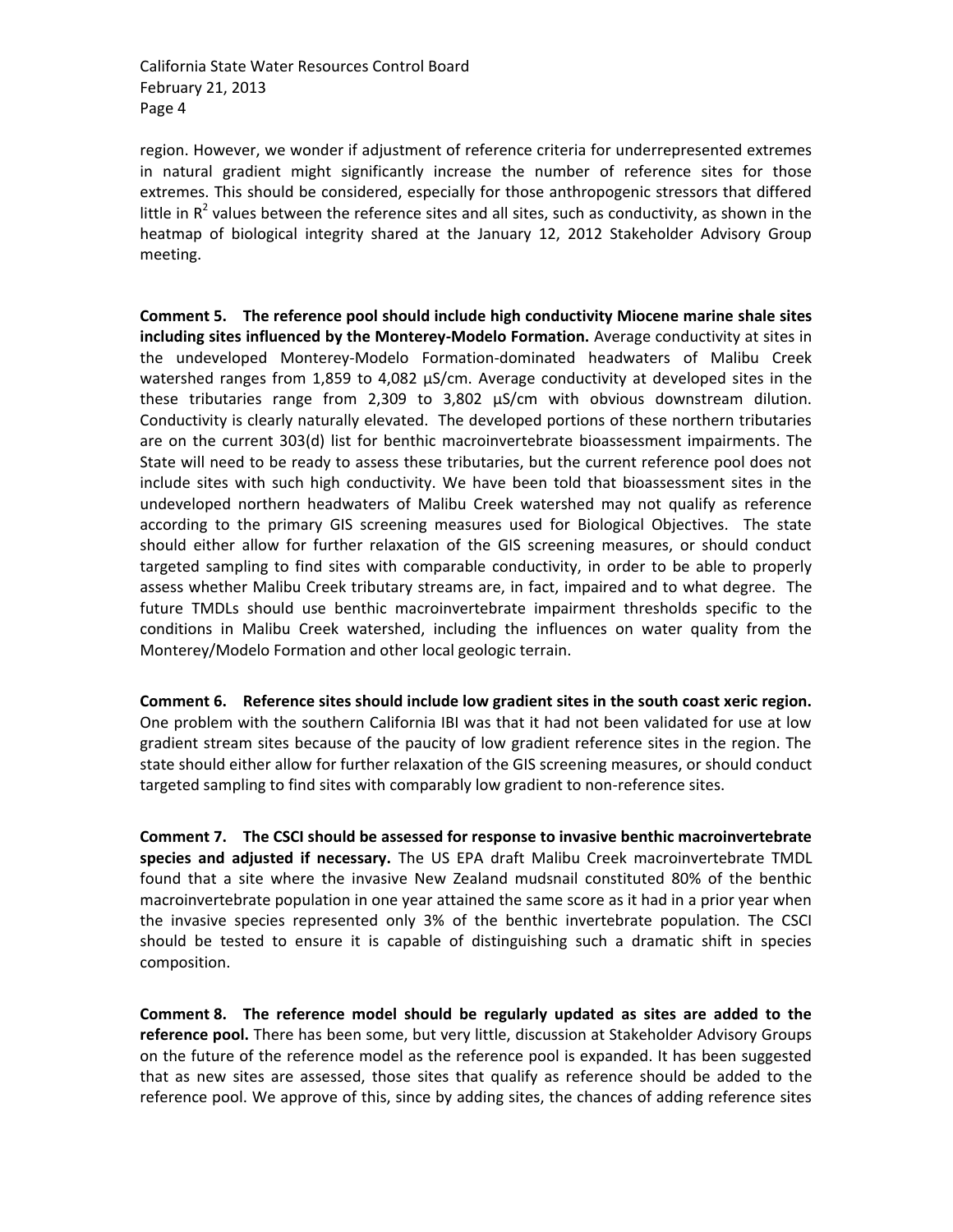that reflect the full range of natural gradients in California will increase. However, it has also been suggested that once the reference model is set, sites would no longer be added to the reference pool and the model would become static. We oppose this and recommend regular updates to the reference pool and to the reference model. We know from experience here in Malibu Creek watershed where conductivity and certain ion concentrations are extremely high, that there are few, if any, appropriate reference sites in the reference pool now. Most recently, the technical team has added four sites to the reference pool that might be comparable to our streams because predicted conductivity is greater than 1,000 µS/cm. The state very likely has streams with other natural extremes, and without appropriate reference for comparison. A growing reference pool and a regularly updated model will make it more likely that the extremes in natural gradient are eventually captured in the reference model.

## **Perennial and non-perennial flow conditions**

 $\overline{a}$ 

**Comment 9. The definition of perennial flow needs to be made on a site basis and not a stream basis.** According to the CEQA Scoping document, the state is using the following definition: "'Perennial Stream' means: A stream with the year round presence of flowing surface water during a typical water year. Any stream that does not meet this threshold is considered 'non-perennial'." We strongly encourage the state to amend the definition of perennial to be used in the state's Biological Objectives Policy to include the word 'site' as follows: "'Perennial Stream Site' means: A stream site with the year round presence of flowing surface water during a typical water year. Any stream site that does not meet this threshold is considered 'non-perennial'."

Perenniality has been defined in multiple ways by multiple state efforts. A Department of Fish and Game scientist told us that they consider a site perennial if there is flow during the spring index period. Mazor et al. (2012)<sup>2</sup> in their report to the State Water Resources Control Board, define nonperennial as "streams that lack surface flow for at least several days per year in most years."

The problem with defining a stream, rather than a site, as perennial can be illustrated by the US EPA draft Malibu Creek macroinvertebrate TMDL. According to the current definition, Malibu Creek is perennial, since it has year round flow at the gage. However, the EPA verified a macroinvertebrate impairment using two sites on the stream that are far from perennial. One of the test sites for making decisions on benthic macroinvertebrate impairment is non-perennial two to four months per year (USGS gage 11105510) and becomes completely dry part of that time (monthly photo-monitoring data). Another is also non-perennial and becomes mostly dry each year, but with limited flow data to support year round flow condition.

 $^2$  Mazor, R., Schiff, K., Ode, P., Stein, E. 2012. Final Report on Bioassessment in Nonperennial Streams, Technical Report 695, Prepared for the State Water Resources Control Board by the Southern California Coastal Water Research Project Report 695. Available at

[ftp://ftp.sccwrp.org/pub/download/DOCUMENTS/TechnicalReports/695\\_NonperennialStreamsSanDiego.pdf.](ftp://ftp.sccwrp.org/pub/download/DOCUMENTS/TechnicalReports/695_NonperennialStreamsSanDiego.pdf)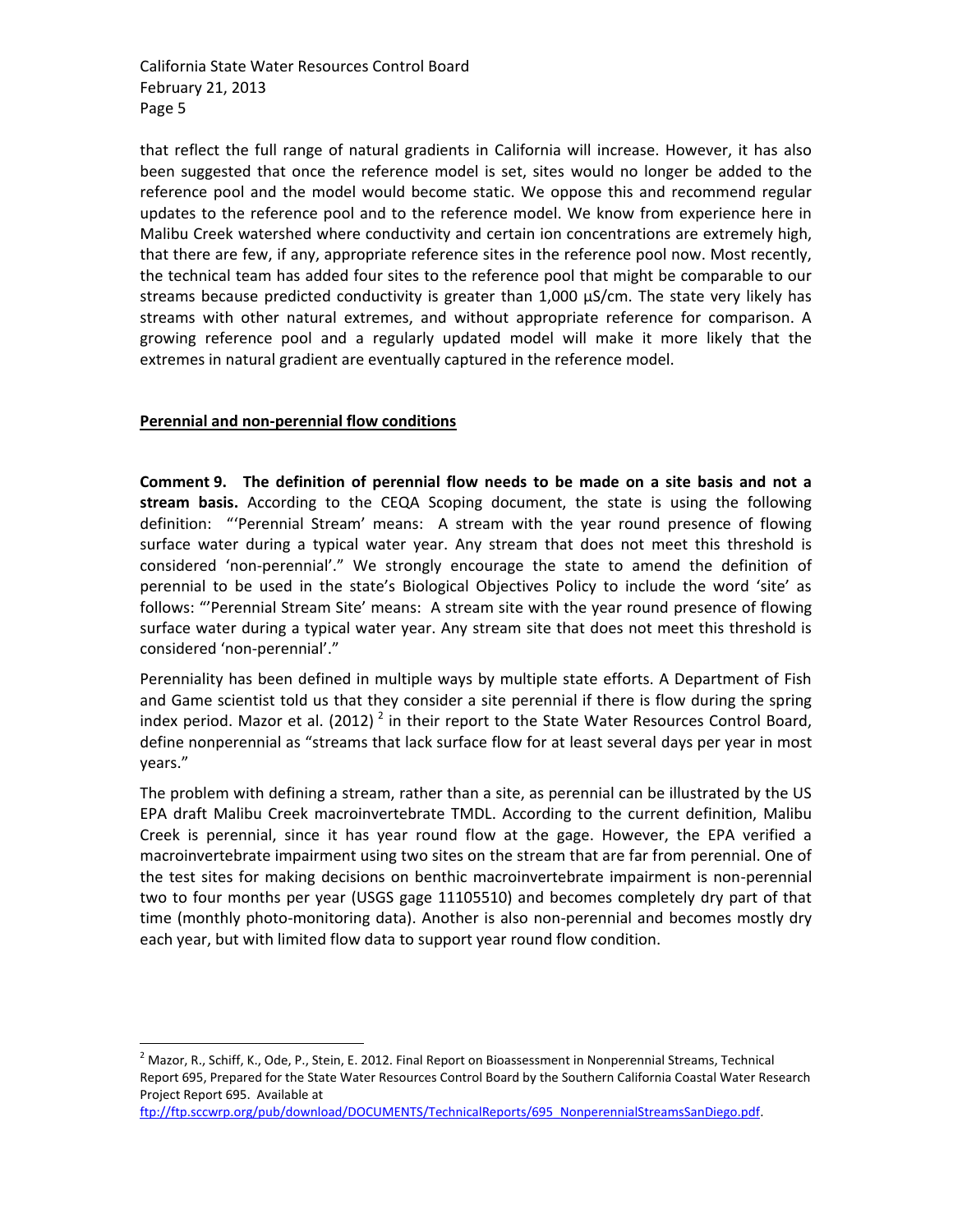Perennial flow or lack thereof can influence biological communities as described in a white paper issued by the Xerces society.<sup>3</sup> A stream may be perennial in one or in most years, but not in all years, or it may be non-perennial every year. The difficulty of establishing causation of environmental stress response is difficult because of natural variability, confounding influences, as well as assessment variability.<sup>4</sup>

**Comment 10. Consider adjusting CSCI pMMI metrics for extremes in natural condition.**  Ephemeroptera are known for their sensitivity to salinity (Hart et al. 1991<sup>5</sup>, Hassell et al. 2006<sup>6</sup>, Echols et al. 2009<sup>7</sup>), and the EPA found that EPT taxa in Malibu Creek "may be sensitive to the high conductivity associated with the marine sedimentary geologic formations in the watershed" (USEPA 2012). Similarly, Mount et al. (1997)<sup>8</sup> found the relative toxicity of natural ions to be K>HCO<sub>3</sub>  $\approx$  Mg>Cl>SO<sub>4</sub>. Each of these is elevated in Malibu Creek watershed to levels as high or higher than those found to be toxic to macroinvertebrates downstream of mountain top coal mining in West Virginia (Pond et al. 2008) $^9$ . The EPA has found that ions can affect benthic invertebrate populations at less than toxic levels<sup>10</sup>. Given these findings, the potential effects of high conductivity water draining the Monterey-Modelo Formation should be expected to have low EPT scores. Accordingly, the CSCI should be adjusted to account for the absence of macroinvertebrate taxa sensitive to high conductivity and ionic strength in settings with naturally elevated conductivity and dissolved ions.

Turning to ionic impacts on the algal diatom community, the US EPA draft Malibu Creek macroinvertebrate TMDL did not evaluate ionic impacts on the diatom community despite wellknown documentation of effects in the scientific literature. Potapova and Charles  $(2003)^{11}$  for example showed that diatom assemblages respond not only to conductivity, but to gradients in major ion concentration. We contacted the senior author of this work, Marina Potapova, who reviewed mounted slides from LVMWD's 2011 algal bioassessment and found that "the diatoms

<sup>10</sup> [http://www.epa.gov/caddis/ssr\\_ion\\_int.html](http://www.epa.gov/caddis/ssr_ion_int.html)

 $\overline{a}$ 

 $3$  Mazzacano, C., Black, S.H. 2009. Using aquatic macroinvertebrates as indicators of stream flow duration, http://www.xerces.org/wp-content/uploads/2009/03/xerces\_macroinvertebrates\_indicators\_stream\_duration.pdf, last accessed 8/13/2012.

<sup>&</sup>lt;sup>4</sup> Norris, R. H., Webb, J. A., Nichols, S. J., Stewardson, M. J., Harrison, E. T. 2012. Analyzing cause and effect in environmental assessments: using weighted evidence from the literature, *Freshwater Science*, opinion article, 31(1): 5-21.

<sup>&</sup>lt;sup>5</sup> Hart, B. T., Bailey, P., Edwards, R., Hortle, K., James, K., McMahon, A., Meredith, C., Swadling, K. 1991. A review of salt sensitivity of the Australian freshwater biota, *Hyrdobiologia*, 210: 105-144.

 $^6$  Hassell, K. L. Kefford, B. J., Nugedoda, D. 2006. Sub-lethal and chronic salinity tolerances of three freshwater insects: *Cloen* sp. and *Centroptilum* sp. (Ephemeroptera: Baetidae) and *Chironomus* sp. (Diptera: Chironomidae), *Journal of Experimental Biology*, 209: 4024-4032.

<sup>7</sup> Echols, B. S., Currie, R. J, Cherry, D. S. 2009. Preliminary results of laboratory toxicity tests with the mayfly, *Isonychia bicolor* (Ephemeroptera: Isonychiidae) for development as a standard test organism for evaluating streams in the Appalachian coalfields of Virginia and West Virginia, *Environmental Monitoring and Assessment,* 169: 487-500.

<sup>8</sup> Mount, D. R., Gulley, D. D., Hockett, J. R., Garrison, T. D., Evans, J. M. 1997. Statistical models to predict the toxicity of major ions to *Ceriodaphnia dubia, Daphna magna, and Pimephales promelas* (fathead minnows), *Environmental Toxicology and Chemistry*, 16(10): 2009-2019.

<sup>&</sup>lt;sup>9</sup> Pond, G. J., M. E. Passmore, F. A. Borsuk, L. Reynolds and C. J. Rose. 2008. Downstream effects of mountaintop coal mining: comparing biological conditions using family- and genus-level macroinvertebrate bioassessment tools. *Journal of the North American Benthological Society*, 27(3): 717-737.

<sup>&</sup>lt;sup>11</sup> Potapova, M., Charles, D. F. 2003. Distribution of benthic diatoms in U.S. rivers in relation to conductivity and ionic composition, *Freshwater Biology*, 48(8): 1311-1328.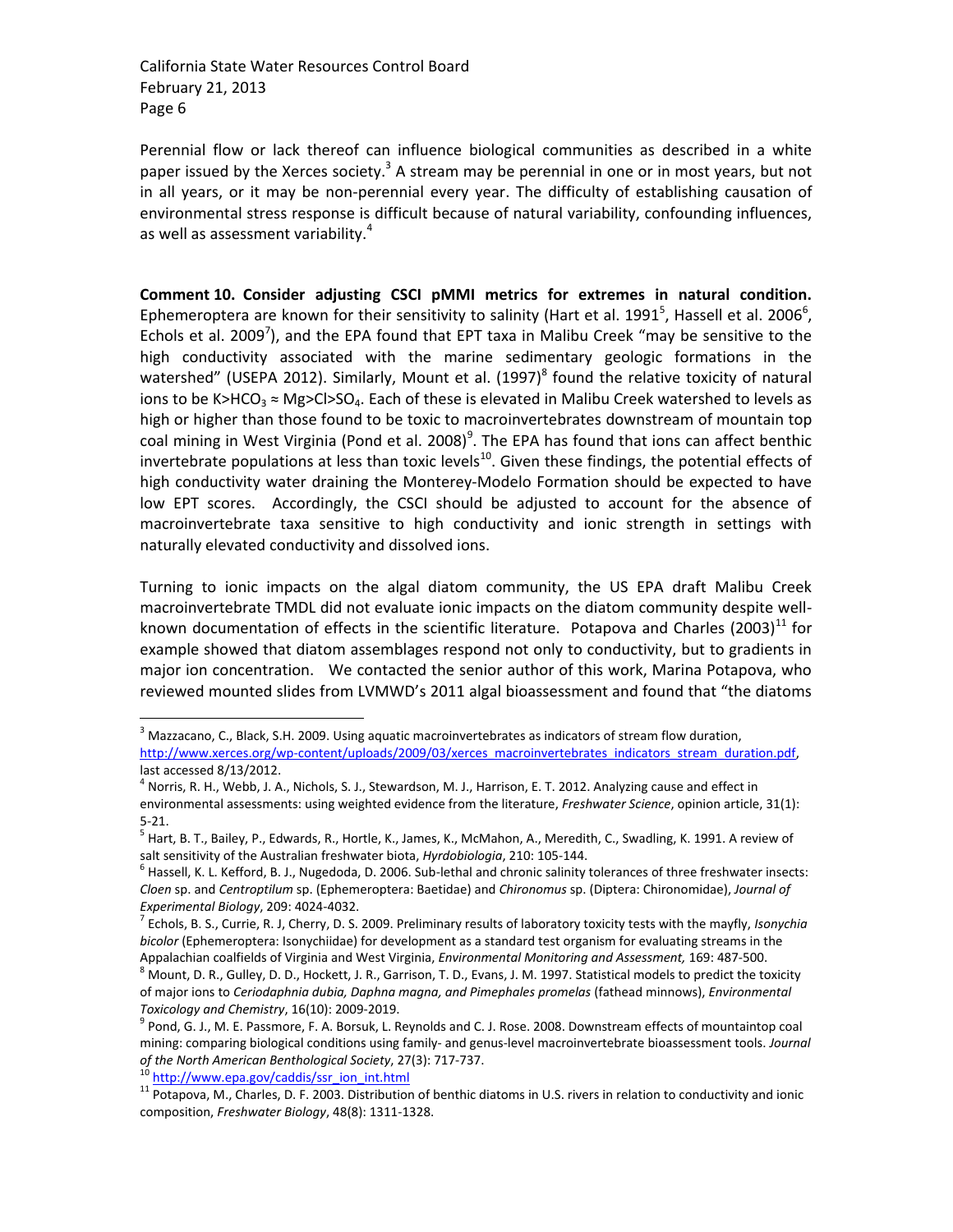clearly indicate a high ionic content," adding that one diatom species found in abundance on the slides "may be new to science and potentially endemic."  $12$  It is important that state guidance on biological objectives specifically address ionic impacts (regardless of source, i.e. natural or anthropogenic) on freshwater aquatic life, especially for taxonomic groups used as bioindicators of water quality and beneficial use impairments. Diatom surveys are currently required of NPDES permittees in Region 4 (Los Angeles) in addition to benthic macroinvertebrate surveys; both groups of organisms are known to be affected by ionic strength, substantially so in very high ionic strength waterbodies such as Malibu Creek.

**Comment 11. An investigation on the role of canopy cover on CSCI scores should be**  undertaken. Luce (2003)<sup>13</sup> found that "conductivity, embeddedness and canopy cover were the factors most commonly related to BMI metrics" in Malibu Creek watershed. Based on this finding, we believe that information on canopy cover should be collected with each benthic macroinvertebrate bioassessment and included in CSCI score development. If this is not done, then canopy cover effects on CSCI scores can be confounded with other stressors. For example, the US EPA draft Malibu Creek macroinvertebrate TMDL, while relying on Luce (2003) in its stressor linkage analysis, ignored Luce's finding on canopy cover despite the fact that TMDL reference sites all had ranges of canopy cover from 50 to 100%, while test sites had much lower canopy cover.

**Comment 12. An investigation of the role of algal percent cover and biomass influence on CSCI scores should be undertaken in both reference and non-reference sites.** The US EPA draft Malibu Creek macroinvertebrate TMDL concluded that the cause of impairment was excessive algae growth. We believe that thresholds used to determine algal excess (Biggs 2000; the California NNE Framework) may underestimate the degree of natural algal cover in certain geologic terrain (discussed below under "other concerns.") Excess algae is likely to be one of the more common potential stressors identified in causal assessments, so the effects of natural and culturally enhanced algal growth on benthic macroinvertebrate scores should be assessed.

**Comment 13. Biological Objectives scientific basis documents should address metrics and thresholds as applied to nonperennial sites, with both anthropogenic and natural stressors.**  Mazor et al. (2012) studied a small number of non-perennial stream sites to investigate whether benthic macroinvertebrate indices might give false indications of impairment at nonperennial sites under otherwise natural conditions, and found that nonperenniality increased vulnerability to stress. While they considered only anthropogenic stress, we propose that the natural stress of extremely high concentrations of dissolved solids might also contribute to decreased scores. We also note this study recommended follow-up with a larger study, suggesting that adjustments to scoring thresholds or metrics may be needed for nonperennial sites. We recommend the state fund this study and include sites in Malibu Creek watershed.

 $\overline{a}$ 

<sup>&</sup>lt;sup>12</sup> Personal communication with Dr. Randal Orton, December 7 and 8, 2011.

<sup>&</sup>lt;sup>13</sup> Luce, S. L. M. 2003. Urbanization and aquatic ecosystem health in Malibu Creek, California: Impacts on periphyton, benthic macroinvertebrates, and environmental policy. A dissertation submitted for the degree Doctor of Environmental Science and Engineering, University of California, Los Angeles. 133 p.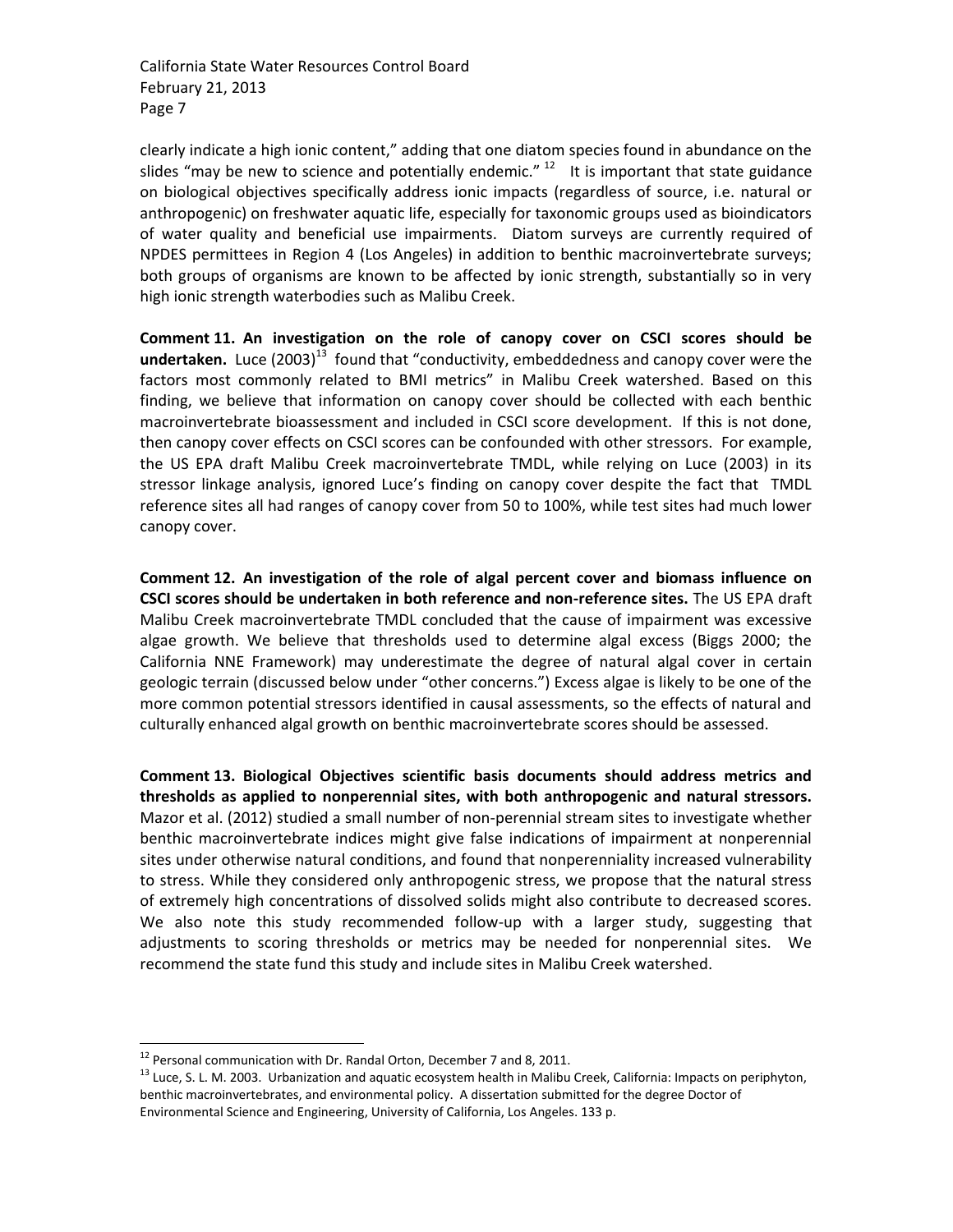#### **Uncertainty of scores**

**Comment 14. We support the development of scoring methods that incorporate measures of uncertainty.** The Technical Team has presented on bioassessment uncertainty as demonstrated by variability of scores and has proposed additional assessments to decrease the statistical uncertainty of scores for a site prior to the site being assessed for regulation. We support that idea. We find that southern California IBI scores at sites in the Malibu Creek watershed area are highly variable with the spread of scores at a site ranging from 7 to 65 points even in undeveloped, natural reference areas.

### **Causal Assessment**

**Comment 15. Biological Objectives should include a full CADDIS-based causal assessment including full stakeholder participation to ensure that all potential stressors are considered and adequately assessed.** The US EPA draft Malibu Creek macroinvertebrate TMDL omitted important analyses that were proposed by local stakeholders and that would have been included with full stakeholder participation. For example, we communicated to the EPA on multiple occasions that naturally elevated ion concentrations were likely to have an impact on macroinvertebrate communities. With only infrequent communication with watershed stakeholders, the EPA applied the CADDIS toxicity module to assess this vulnerability, rather than the more appropriate ionic strength module. We strongly suspect the ionic strength module would have indicated a large degree of impairment is likely natural, making the southern California IBI impairment threshold of 39 inappropriate for this watershed. Similarly, the US EPA was unaware of the regular application of toxic aquatic larvaecide in Malibu Creek, or whether individual sites were perennial or not. All of these examples underscore the vital role of local knowledge in the causal assessment process, and we strongly encourage the state to highlight its importance in its guidance and policy on biological objectives and biological indicators. We are more convinced than ever that local knowledge is essential to the assessment process.

**Comment 16. The causal assessment process needs further attention and development, including detailed guidance on the selection of comparator sites, selection of reference sites for use in watersheds that fall outside the experience of the reference model and stressor identification.** The state piloted EPA's CADDIS causal assessment program for use with Biological Objectives policy, though CADDIS was developed to identify point sources. The pilot study found that CADDIS was exceptionally deficient in its ability to identify from among multiple non-point sources, such as here in California. At present, the state plans on using CADDIS, but issuing a guidance document with untested suggestions that might improve the process. We urge the state to recognize that it would be a mistake to set regulatory thresholds for Biological Objectives without establishing an adequate method of identifying causes of impairment. Stakeholders expressed concern early on that regulators will use failing scores to apply targets to any pollutant in NPDES permits. If the Causal Assessment is not a robust and useful tool, this concern could be justified. The US EPA draft Malibu Creek macroinvertebrate TMDL provides an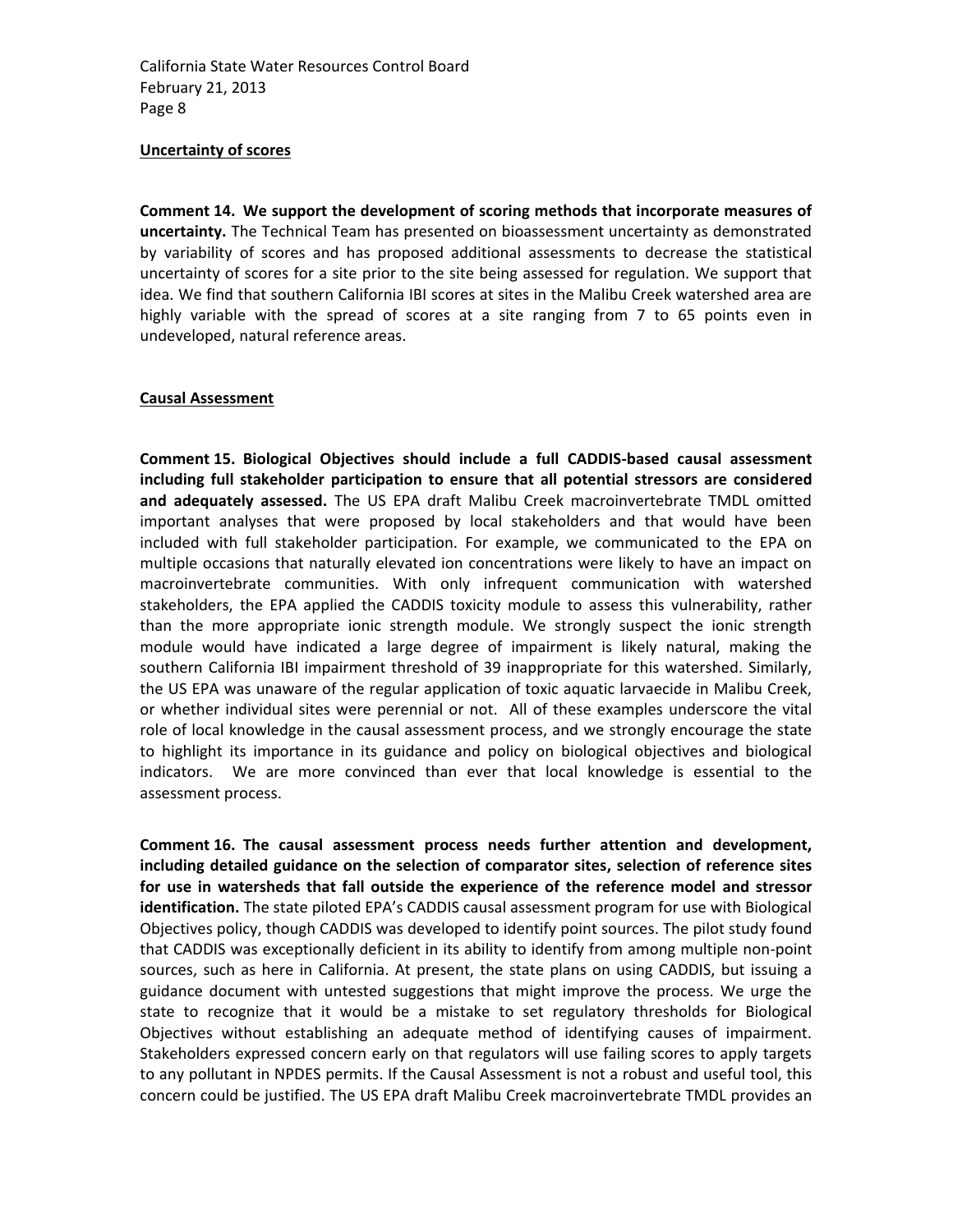example in that it inappropriately selected reference sites from outside the watershed as comparator sites and led to an insufficient list of potential stressors. When it comes time to develop TMDLs for the listed tributaries to Malibu Creek, the task will be even more difficult. There are currently no sites in the reference pool with conductivity anywhere near the level they are in Malibu Creek or its tributaries. Yet reference sites will be needed for comparison. How will the state find them to verify impairment? How will comparator sites be selected? How will stressors be identified and shown to exert more influence than others? Stressor identification guidance should be completely developed by the technical team.

**Comment 17. Water quality data used to determine the degree of nutrient, algal and dissolved oxygen impairment at a bioassessment site should be limited to dates when there is flow.** Benthic macroinvertebrate bioassessments are only conducted in Malibu Creek when there is flow during the spring index period in accordance to SWAMP protocol. Yet, the US EPA draft Malibu Creek macroinvertebrate TMDL inappropriately relied on year-round water quality and algal cover data from sites that form isolated pools or dry up in summer. These sites become naturally eutrophic under these conditions. While the larger steelhead pools should maintain algal cover and dissolved oxygen standards, the small pools and puddles that precede drying should not be expected to. These data should not be used in a causal assessment process for benthic macroinvertebrate impairment. Nutrient concentrations and algal percent cover values from drying conditions and pooled periods should not be used.

**Comment 18. The state should review algal cover and algal biomass thresholds for streams draining Tertiary marine shales.** Both the Regional Board (Region 4) and the US EPA continue to apply algal cover thresholds from Biggs  $(2000)^{14}$ , despite multiple warnings within that document that Tertiary marine shales can cause natural algal proliferations exceeding these thresholds (30% cover for filamentous algae and 60% cover for benthic diatoms). This basic error affects causal assessments not only of algal proliferations, but also in subsequent causal assessments that assume such proliferations are unnatural, and then attempt to link them the proliferations to other aquatic life impairments such as low CSCI scores for benthic macroinvertebrates (which are also affected by Tertiary marine shales due to ionic impacts). Chlorophyll a and ash free dry mass thresholds should also be reassessed for these settings. The CA NNE framework applies a 150 mg/m<sup>2</sup> limit for chlorophyll a, but Stein and Yoon (2007)<sup>15</sup> give average, dry season chlorophyll a concentration in southern California reference streams as 439.2 mg/m<sup>2</sup> for benthic algae. The state should instead develop algal impairment thresholds specific to the type of conditions in Malibu Creek watershed, including the influences on water quality from the Monterey-Modelo Formation and other local geologic terrain and very low flow conditions during summer.

Southern California Coastal Water Research Project Report 500. Available at

[www.sccwrp.org/pub/download/DOCUMENTS/TechnicalReports/500\\_natural\\_loading.pdf.](http://www.sccwrp.org/pub/download/DOCUMENTS/TechnicalReports/500_natural_loading.pdf)

 $\overline{a}$ <sup>14</sup> Biggs, B. J. F. 2000. *New Zealand Periphyton Guideline: Detecting, Monitoring and Managing Enrichment of Streams*. Prepared for the New Zealand Ministry for the Environment. Wellington: Ministry for the Environment. <sup>15</sup> Stein, E. and V. K. Yoon. 2007. Assessment of Water Quality Concentrations and Loads From Natural Landscapes.